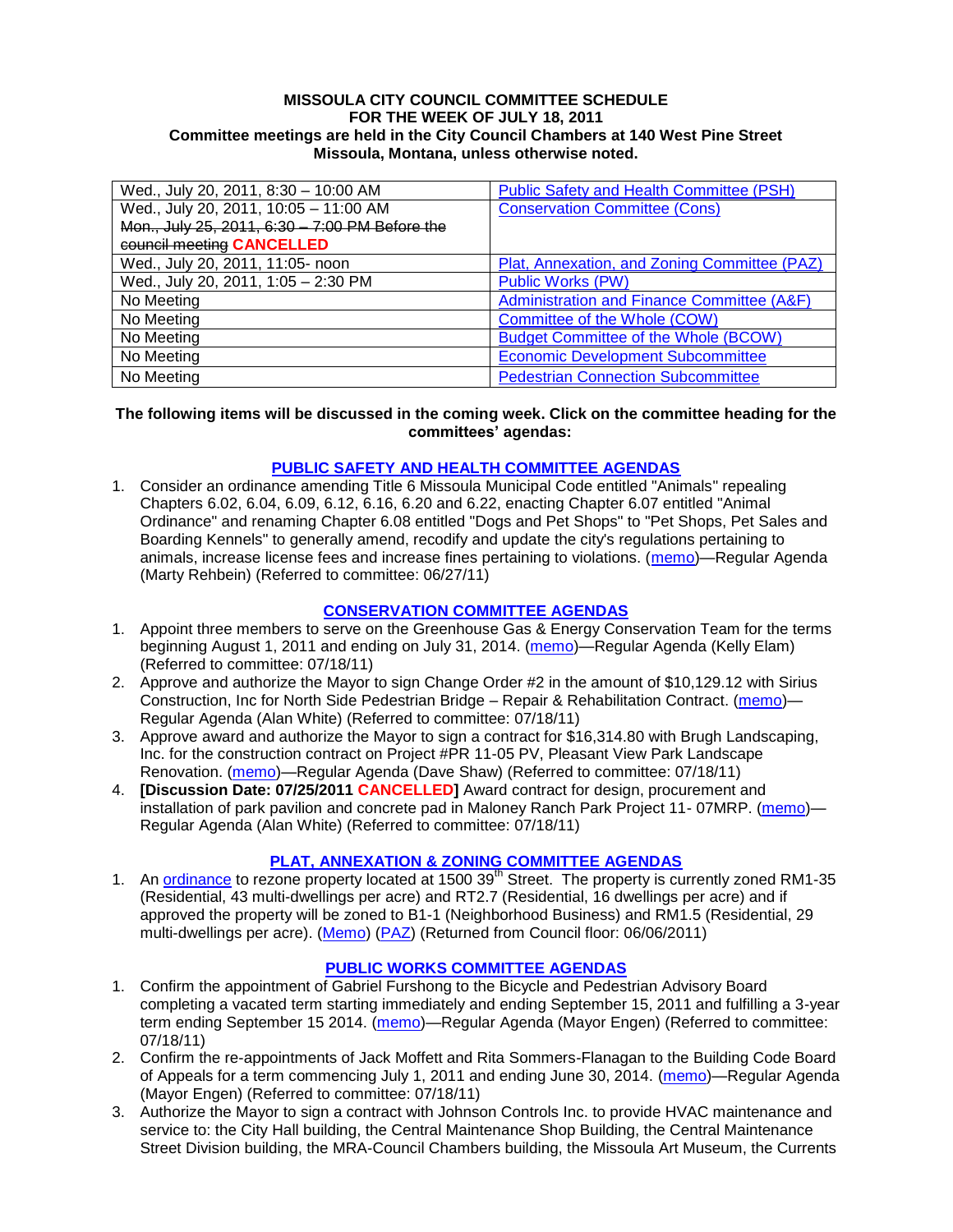Aquatics -Parks Recreation building, and the Parks Maintenance building for a 5 year period ending June 30, 2016. [\(memo\)](http://www.ci.missoula.mt.us/DocumentView.aspx?DID=6856) – Regular Agenda (Jack Stucky) (Referred to committee: 07/18/11)

- 4. Approve and authorize the Mayor to sign the interlocal agreement with Missoula County for Mullan Road and Flynn Lane intersection, and Flynn Lane trail improvements. [\(memo\)](http://www.ci.missoula.mt.us/DocumentView.aspx?DID=6857) – Regular Agenda (Steve King) (Referred to committee: 07/18/11)
- 5. A resolution of the Missoula city council supporting the federal reauthorization of the surface transportation program, in particular, the inclusion of multi-model and public transit funding. [\(memo\)](http://www.ci.missoula.mt.us/DocumentView.aspx?DID=6862) – Regular Agenda (Jason Wiener) (Referred to committee: 07/18/11)

# \*\*\*\*\*\*\*\*\*\*\*\*\*\*\*\*\*\*\*\*\*\*\*\*\*\*\*\*\*\*\*\*\*\*

#### **The following items have been referred to City Council committees, but the committees will not discuss them in the coming week:**

## **PUBLIC SAFETY AND HEALTH COMMITTEE**

- 1. Police Department Update Ongoing in Committee. (Mark Muir)
- 2. Fire Department Update Ongoing in Committee (Mike Painter)
- 3. Health Department Update Ongoing in Committee. (Ellen Leahy)
- 4. An [ordinance](ftp://ftp.ci.missoula.mt.us/Packets/Council/2008/2008-12-15/2008CatOrdinanceAmendment%5B1%5D.pdf) amending Missoula Municipal Code Chapter 6.09 entitled "Missoula Cat Ordinance" section 6.09.010 through 6.09.090 to amend definitions, to limit the number of cats over the age of four months that a person, family, or household can harbor, keep, or maintain to five and to enact other general amendments. [\(PS&H\)](ftp://ftp.ci.missoula.mt.us/Packets/Council/2008/2008-12-15/081210psh.pdf) (Returned from Council floor: 01/12/09)
- 5. An [ordinance](ftp://ftp.ci.missoula.mt.us/Packets/Council/2008/2008-12-15/DogOrdinance--PSHrevisions.pdf) amending Missoula Municipal Code Title 6 entitled "Animals" generally amending Chapter 6.04 entitled "Animals Running at Large" and Chapter 6.08 entitled "Dogs and Pet Shops," increasing the fee when an animal is impounded and establishing a fee for a boarding kennel license. [\(PS&H\)](ftp://ftp.ci.missoula.mt.us/Packets/Council/2008/2008-12-15/081210psh.pdf) (Returned from Council floor: 01/12/09)
- 6. Eat Smart Coalition information. [\(memo\)](http://www.ci.missoula.mt.us/DocumentView.aspx?DID=6776)—Regular Agenda (Jason Wiener) (Referred to committee: 07/11/11)

## **CONSERVATION COMMITTEE**

- 1. Update from Greenhouse Gas Energy Conservation Team. [\(memo\)](http://www.ci.missoula.mt.us/DocumentView.aspx?DID=5945)—Regular Agenda (Ben Schmidt and Marilyn Marler) (Referred to committee: 04/11/11)
- 2. Discuss the city's strategy to complete a boundary survey of Greenough Park. [\(memo\)](http://www.ci.missoula.mt.us/DocumentView.aspx?DID=5875)—Regular Agenda (Dave Strohmaier) (Referred to committee: 04/04/11)
- 3. Approve and authorize the Mayor to sign the agreement with MRP for procurement and transfer of wood waste to support the Missoula Sawmill Site Wood Waste Reclamation Project, per the DNRC Wood Waste Grant awarded the City of Missoula. [\(memo\)](http://www.ci.missoula.mt.us/DocumentView.aspx?DID=6682)—Regular Agenda (Alan White) (Referred to committee: 06/27/11)
- 4. A resolution that authorizes expending up to \$13,840 of 2006 Open Space Bond funds for a conservation easement on a 160 acre parcel in LaValle Creek Valley. [\(memo\)](http://www.ci.missoula.mt.us/DocumentView.aspx?DID=6797)—Regular Agenda (Jackie Corday) (Referred to committee: 07/11/11)

## **PLAT, ANNEXATION & ZONING COMMITTEE**

- 1. Annexation. (see separate list at City Clerk's Office for pending annexations) (Ongoing in Committee)
- 2. Request to rezone the property legally described as Lot 3 of Scott Street Lots Subdivision, located in Section 16, T13N, R19W, P.M.M. form D (Industrial) to I-1 (Light Industrial), based on the finding of fact and conclusions of law. (PAZ [05/21/08\)](ftp://ftp.ci.missoula.mt.us/Packets/Council/2008/2008-06-02/080521paz.pdf) (Returned from Council floor: 6/2/08)
- 3. Ongoing discussion of City planning issues with members of the Planning Board.—Regular Agenda (Bob Jaffe) (Referred to committee: 3/20/06)
- 4. Resolution repealing resolution No. 7404 and declaring the annexation of Lots 53 and 54 Dinsmore's Orchard Homes No. 5 null and void. [\(memo\)](http://www.ci.missoula.mt.us/DocumentView.aspx?DID=5349)—Regular Agenda (Jessica Miller) (Referred to committee: 01/10/11)
- 5. Resolution to annex and incorporate within the boundaries a certain parcel of land described as Linda Vista 12<sup>th</sup> Supplement, and zone the property Miller Creek View addition planned unit development with the underlying zoning of R-215 residential in the city all located in Section 13, Township 12 North, Range 20 West, P.M.M. [\(memo\)](http://www.ci.missoula.mt.us/DocumentView.aspx?DID=5992)—Regular Agenda (Jessica Miller) (Referred to committee: 04/11/11)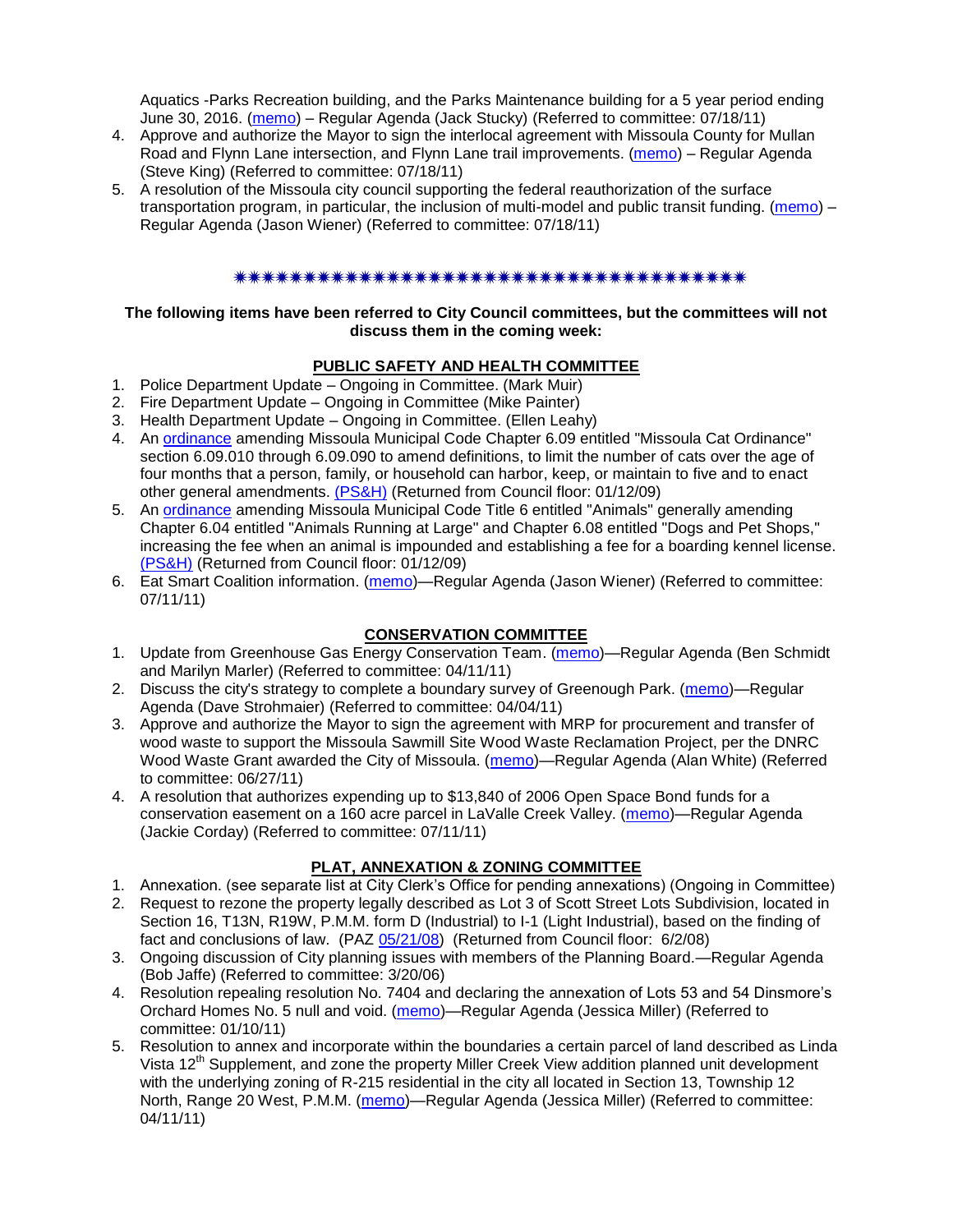- 6. An [ordinance](http://www.ci.missoula.mt.us/DocumentView.aspx?DID=6463) to rezone property located at  $1500 39<sup>th</sup>$  Street. The property is currently zoned RM1-35 (Residential, 43 multi-dwellings per acre) and RT2.7 (Residential, 16 dwellings per acre) and if approved the property will be zoned to B1-1 (Neighborhood Business) and RM1.5 (Residential, 29 multi-dwellings per acre). [\(Memo\)](http://www.ci.missoula.mt.us/DocumentView.aspx?DID=6469) [\(PAZ\)](http://www.ci.missoula.mt.us/Archive.aspx?ADID=4010) (Returned from Council floor: 06/06/2011)
- 7. Consider an ordinance amending Title 20 Chapter 20.75 Signs and Chapter 20.100 Terminology Chapter, as amended by Planning Board. [\(memo\)](http://www.ci.missoula.mt.us/DocumentView.aspx?DID=6725)—Regular Agenda (Louis Yellowrobe) (Referred to committee: 06/27/11)

# **ADMINISTRATION AND FINANCE COMMITTEE**

- 1. Approve claims. (Ongoing) (Consent Agenda)
- 2. Approve journal vouchers. (Ongoing) (Consent Agenda)
- 3. Approve budget transfers. (Ongoing) (Consent Agenda)
- 4. An ordinance amending the municipal code as it relates to bike licensing.  $(A&F)$  (Returned from council floor: 12/15/08)
- 5. Implications of establishing maintenance districts. [\(memo\)](ftp://ftp.ci.missoula.mt.us/Packets/Council/2009/2009-05-11/Referrals/MaintenanceDistricts.pdf) Regular Agenda (Bob Jaffe) (Referred to committee: 05/11/09)
- 6. Clarify position of council member who also serves on the board of a non-profit agency that has dealings with the city. [\(memo\)](http://www.ci.missoula.mt.us/DocumentView.aspx?DID=1840) – Regular Agenda (Ed Childers) (Referred to committee: 07/20/2009)
- 7. Review the FY 2011-15 capital improvement projects (CIP). [\(memo\)](http://www.ci.missoula.mt.us/DocumentView.aspx?DID=3522) Regular Agenda (Brentt Ramharter) (Referred to committee: 04/19/2010)
- 8. Amend Council rules to change the Council's regular meeting schedule to two meetings per month [\(memo\)](http://www.ci.missoula.mt.us/DocumentView.aspx?DID=4027).—Regular Agenda (Marty Rehbein) (Referred to committee: 06/07/10)
- 9. Discuss the disposition of surplus city property. [\(memo\)](http://www.ci.missoula.mt.us/DocumentView.aspx?DID=4862)—Regular Agenda (John Newman) (Referred to committee: 10/25/10)
- 10. Amend the FY 2010 budget to appropriate expenditures that were not identified in the original budget. [\(memo\)](http://www.ci.missoula.mt.us/DocumentView.aspx?DID=4883)—Regular Agenda (Brentt Ramharter) (Referred to committee: 11/01/2010)
- 11. Discuss outstanding third-party contracts. [\(memo\)](http://www.ci.missoula.mt.us/DocumentView.aspx?DID=4956)—Regular Agenda (Lyn Hellegaard) (Referred to committee: 11/08/10)
- 12. Review the city's current policy for charging the public for various city-produced documents [\(memo\)](http://www.ci.missoula.mt.us/DocumentView.aspx?DID=5143) Regular Agenda (Dave Strohmaier) (Referred to committee: 12/06/10)
- 13. Confirm the reappointment of Mark Muir to the Impact Fee Advisory Committee completing a term commencing December 1, 2010 and ending November 30, 2014. (Returned from Council floor: 11/1/10)
- 14. Review Missoula's insurance experience, particularly work comp; propose improvements if warranted. [\(memo\)](http://www.ci.missoula.mt.us/DocumentView.aspx?DID=6381)—Regular Agenda (Ed Childers) (Referred to committee: 05/09/11)

## **PUBLIC WORKS COMMITTEE**

- 1. Consider the sizes of grease interceptors for the restaurant industry [\(memo\)](ftp://ftp.ci.missoula.mt.us/Packets/Council/2008/2008-04-21/Referrals/Industrial_waste_restaurants.pdf).—Regular Agenda (Stacy Rye and Bob Jaffe) (Referred to committee: 04/21/08)
- 2. Review infrastructure conditions at the locations of serious and fatal traffic accidents: 2007-2009 [\(memo\)](http://www.ci.missoula.mt.us/DocumentView.aspx?DID=3031).—Regular Agenda (Jason Wiener) (Referred to committee: 01/25/10)
- 3. T4 America partner support [\(memo\)](http://www.ci.missoula.mt.us/DocumentView.aspx?DID=4452) Regular Agenda (Stacy Rye) (Referred to committee: 08/16/10)
- 4. Presentation from Public Works staff regarding proposed process for finding contractors and awarding bids for reconstruction of Russell Street. [\(memo\)](http://www.ci.missoula.mt.us/DocumentView.aspx?DID=5042)—Regular Agenda (Bob Jaffe) (Referred to committee: 11/15/2010)
- 5. Resolution to change the speed limit on Reserve Street between Brooks and 39<sup>th</sup> Street. [\(memo\)](http://www.ci.missoula.mt.us/DocumentView.aspx?DID=5418) Regular Agenda (Wayne Gravatt) (Referred to committee: 01/24/11)
- 6. Approve the agreement for consultant services with Eli & Associates, Inc. on Project 10-034 England Boulevard right turn lane improvements. [\(memo\)](http://www.ci.missoula.mt.us/DocumentView.aspx?DID=6419) - Regular Agenda (Kevin Slovarp) (Referred to committee 05/16/2011)
- 7. Infrastructure condition inventory and maintenance requirements. [\(memo\)](http://www.ci.missoula.mt.us/DocumentView.aspx?DID=6751)—Regular Agenda (Ed Childers) (Referred to committee: 07/11/11)
- 8. Discuss Mountain Water parent company's acquisition by the Carlyle Group. [\(memo\)](http://www.ci.missoula.mt.us/DocumentView.aspx?DID=6777)—Regular Agenda (Jason Wiener) (Referred to committee: 07/11/11)

# **COMMITTEE OF THE WHOLE**

1. Joint meeting of the Mayor, City Council and County Commission; a facilitated quarterly OPG review as directed in the Interlocal [Agreement](ftp://ftp.ci.missoula.mt.us/Documents/Mayor/OPG/Adopted-ILA-2005.pdf) (Agenda)—Ongoing (Mayor Engen)